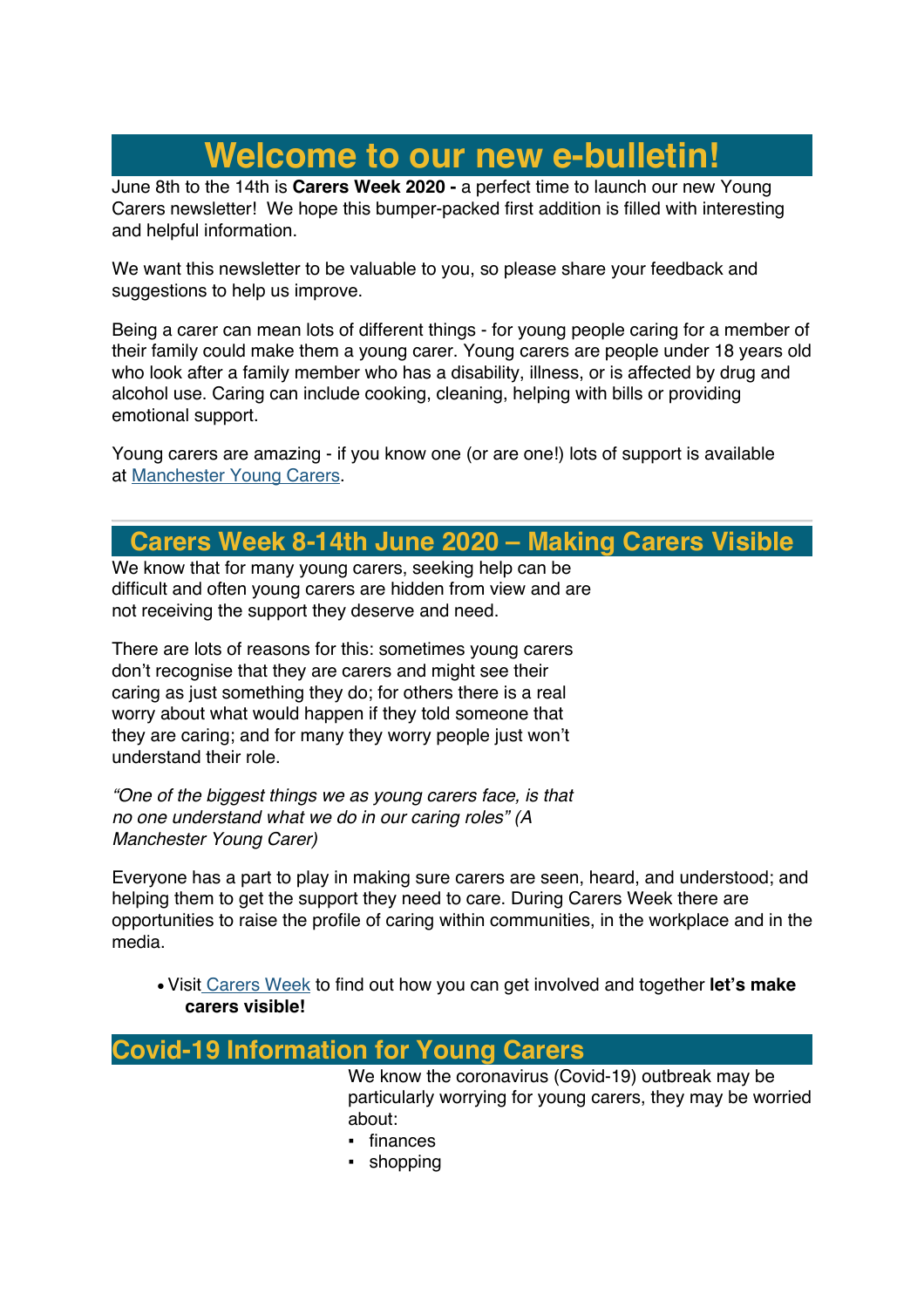- medication
- $\heartsuit$  shielding their loved ones!

With so much information out there, looking for advice and support can feel overwhelming! To help our young carers, and the practitioners supporting them, we have pulled together some Covid-19 help & support information and guides which we hope you will find useful.

Here at Manchester City Council we have set up a Community Response Hub to support everyone to cope with the impacts of the coronavirus outbreak. We want our young carers to know – you are not alone and help is here if you need it!

#### **The lockdown low down - a self-help guide for coping with Covid -19**

Vinny, a young carer from Parrs Wood High School, has created a guide he wants to share with other young people - find Vinny's guide here! **Stay safe!**

#### **Creative Care kits**

Thanks to the Greater Manchester Combined Authority, we have a share of 200 **Creative Care kits** and have distributed them to Young Carers and Young Adult Carers in Manchester.

Each kit contains 36 pages of activities, hints and tips on protecting your mental well being and a set of art materials. As well as giving young people something to do, the kits will help create a sense of connection at a time when they are not able to rely on face-to-face interactions.

### **The Children's Society**

Our friends at **The Children's Society** have developed some great resources to help young carers look after their well-being during Covid-19 - for more information visit www.childrenssociety.org.uk/youngcarer/covid-19/young-people

### **Local Emergency Fund For Carers**

A fund of £200,000 is being made available to unpaid carers in Manchester who need additional support as a result of the COVID-19 pandemic. **Young carers aged 16+** are one of the groups entitled to support from this fund.

It can be used for a range of purposes including transport costs (such as taxis) or fuel; furniture; emergency delivery of food; and one-off practical costs to help with the caring role at this time.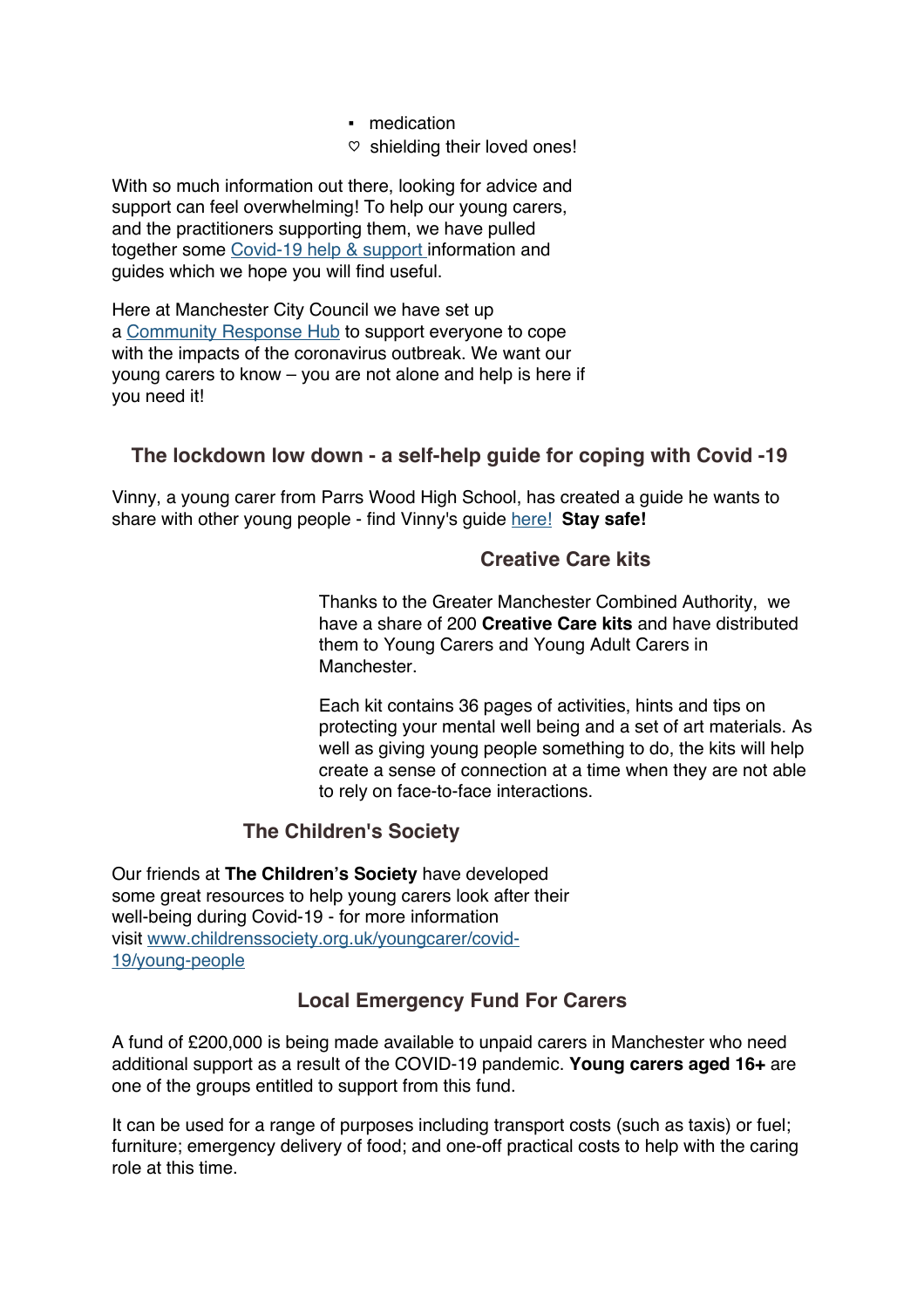• Visit the MCC website for more information and details of how to apply.

#### **Manchester Carers Centre**

Manchester Carers Centre run a **Young Adult Carers** service for young people in Manchester aged 16-25 with caring responsibilities for a family member who may have a disability, physical or mental health condition or addiction.

The service offers one to one mentoring sessions and social and respite group opportunities. The service aims to support Young Adult Carers to ensure they are caring safely and are supported; to promote their health and well-being; and help them think about their future and access education, employment and training opportunities. All activity during COVID-19 is via telephone or online services; face to face contact will resume when it is safe to do so.

Please contact 0161 272 7270 or admin@manchestercarers.org.uk if you would like to refer a young adult carer, or if you are an young adult carer.

• For more information about the support on offer you can visit their website www.manchestercarers.org.uk/

## **Opportunities for young carers**

#### **Discount Card for Young Carers**

Did you know that here at Manchester City Council we have a **Participation Register** for young carers? By signing up you'll be entitled to a Vectis Discount Card. You'll be able to get discounts on top brands and independent stores and services. Once you've registered, we'll post your card out to you.

• Find out how to apply at HSM **Join the NHS England Young Carer Health Champion programme in April 2021**

#### **Are you a young carer aged 16-24?**

The **Young Carers Health Champion programme** was established in 2015 to support improved health literacy, promote health and well-being and develop the capacity of young carers to participate in the planning and development of young carer friendly services. It aims to support service change through young carer voices.

If you are a young carer aged 16-24 and want to be considered for this programme, please email Paula.Cruise@nhs.net with your name, age and Young Carer Organisation Support Worker contact details; or call Paula on 07800 171820 if you have any questions.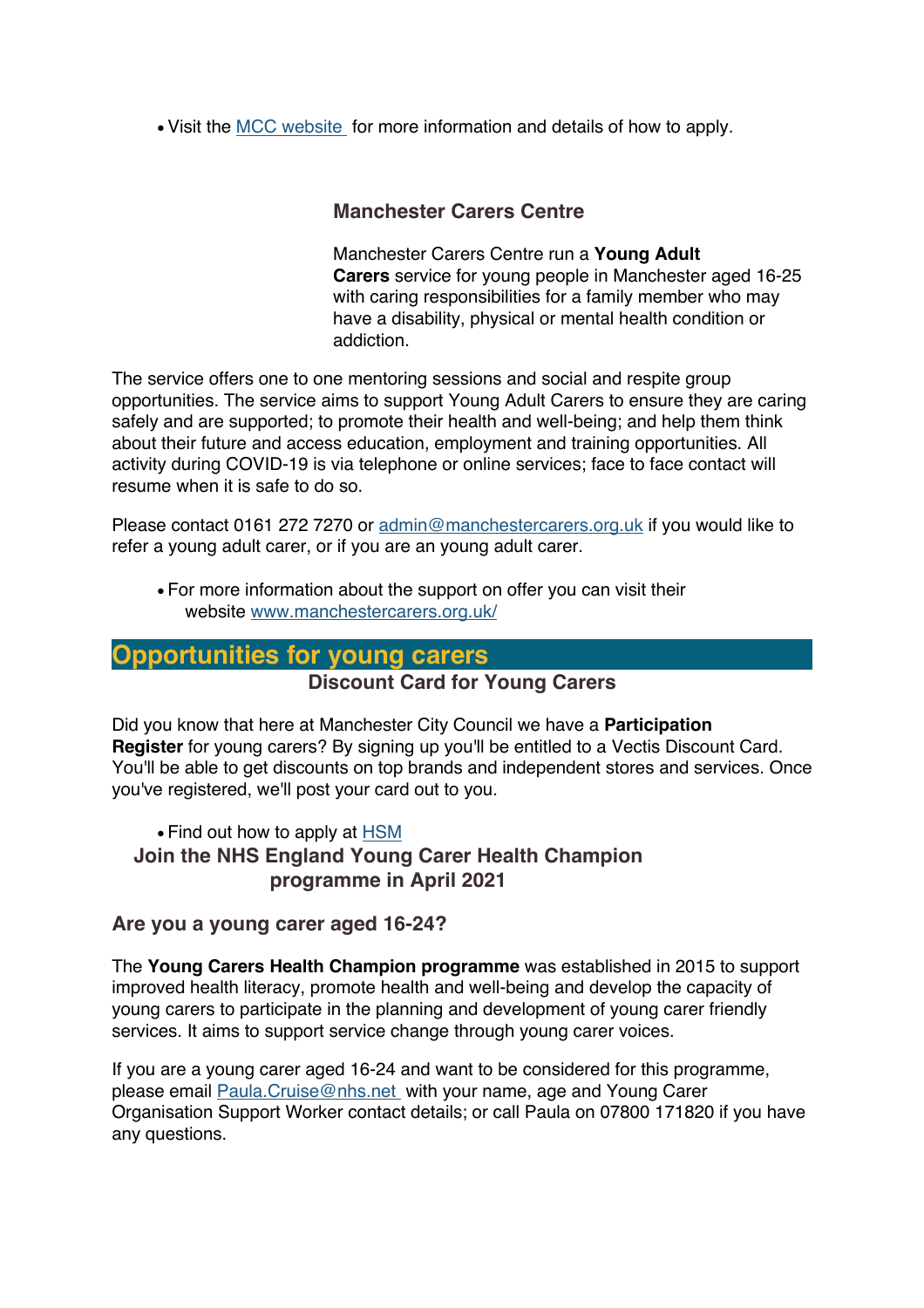Closing date for applications is **8th January 2021**. Confirmation of acceptance on the programme will be sent the following week.

#### **Carers Trust - Young Carers and Young Adult Carers survey about coronavirus**

Calling all young carers and young adult carers! **The Carers Trust** need your help to influence decision makers like the government.

Please take their short survey at at www.surveymonkey.co.uk/covid19 so they can better understand your needs, the impact of Coronavirus on your life and what support you need

#### **The Horsfall/ 42nd Street Manchester**

The Horsfall is a venue which is part of 42nd Street. It's a gallery and space for creative engagement .

The Horsefall are running daily online activities to help young people feel connected and they would love young carers to join in their daily art challenges and summer art competition.

• For more details, email rod.kippen@42ndstreet.org.uk or follow them on Twitter @TheHorsfall

They also have a new and exciting **Young Carers Photography Project** - the aim is to collect images from young carers across Manchester for an exhibition of their work at the Horsfall gallery - find out how to apply!

## **Support for Young Carers**

#### **Young Carers Awareness Day 2020**

On the 31st of January 2020 we held a Young Carers Awareness event at UKFast here in Manchester to mark **National Young Carers Awareness day** and celebrate our Young Carers! An amazing 90 young carers attended the event, along with over 100 professionals from Health, Social Care, Early Help, Education and the Third / Voluntary sector.

The event was co-produced and delivered by a number of Manchester Young Carer and Young Adult Carer Groups, who through a series of letters gave us a glimpse into the lives of young carers and importantly explained how *together*, we can make a difference and better support them!

The feedback from this event was overwhelmingly positive and many professionals pledged to do more to identify and support young carers. Young carers need and deserve our help now more than ever, so please show your support and take the time to read their letters to you here on HSM.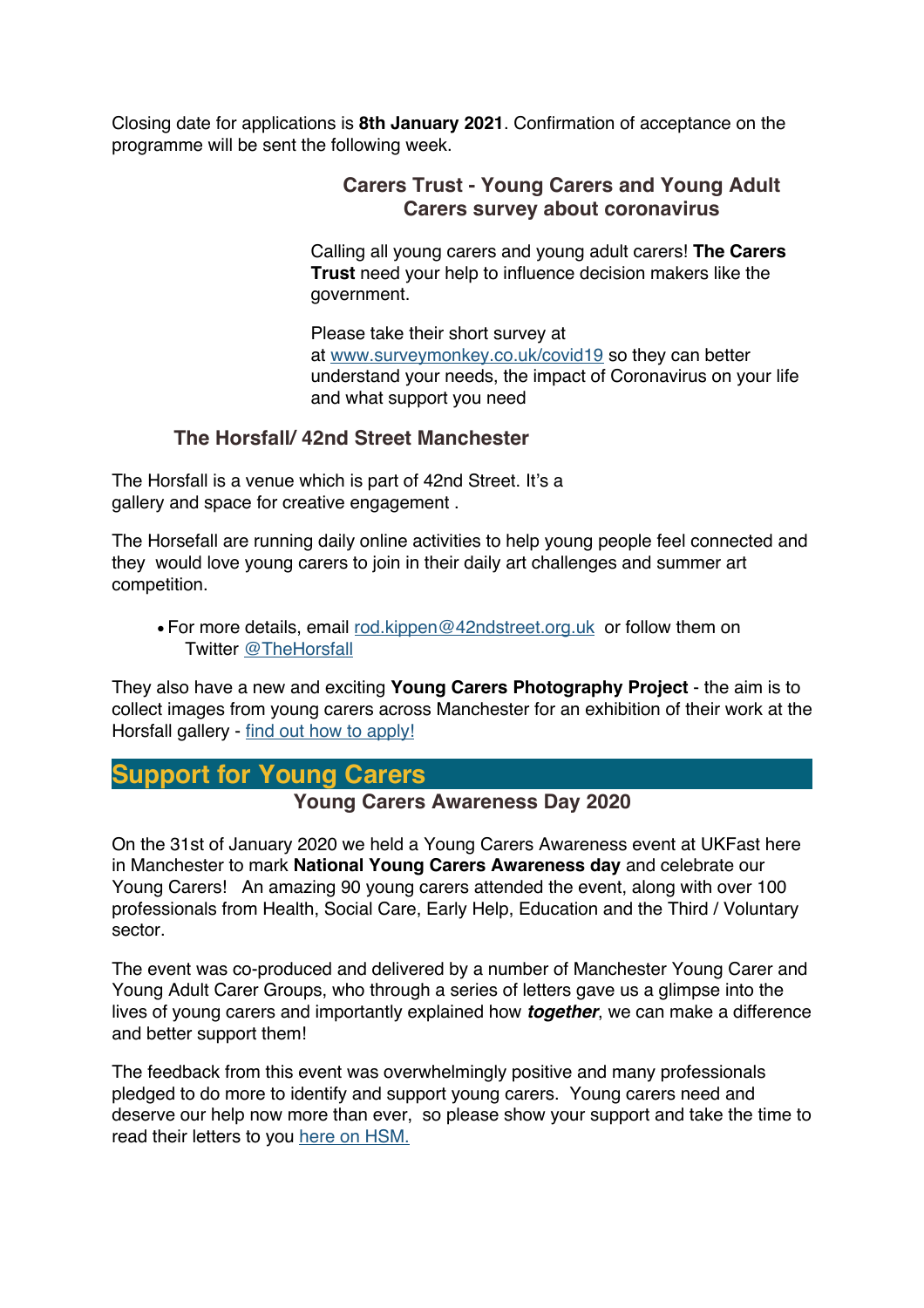Anthony is a Young Adult Carer, student and talented actor. Many of you might remember him from our January event?

He has a very special message for other young carers during Carers week - you can view Anthony's message @MCRYoungCarers

Our partners at **Early Help** play a very important role in supporting young carers and their families to get the help they deserve and need.

Angela Platt, Locality Manager at the South Early Help Hub has an important message for our young carers - you can view Angela's message @earlyhelpmcr

> Stuck for something to do while being at home? Why not visit **All Sorts to Do at Home** for the latest news and activities near you!

If you know, or are, a young carer and want to know what support is available or find ideas of things to do, during Covid-19 and beyond, then visit HSM.

These pages contain lots of activities you can get involved in, as well as information about the support available to you at school and in the community. Information about your right to support can also be accessed here on HSM.

#### **Hideout Youth Zone for young people aged 8 to 19 (up to 25 for young people with additional needs)**

Hideout can provide telephone or online support Monday to Friday, 10am to 4pm, to help tackle loneliness and isolation. They are also running online activities on all social media platforms

Find out more at:

- Facebook: HideOut Youth Zone
- Instagram: @hideoutyouthzone
- Twitter: @Hideout\_YZ

Hideout would like to work with young carers in Abbey Hey, Ardwick, Beswick, Gorton, Levenshulme and Longsight. They also welcome enquiries from practitioners regarding young carers outside of these catchment areas.